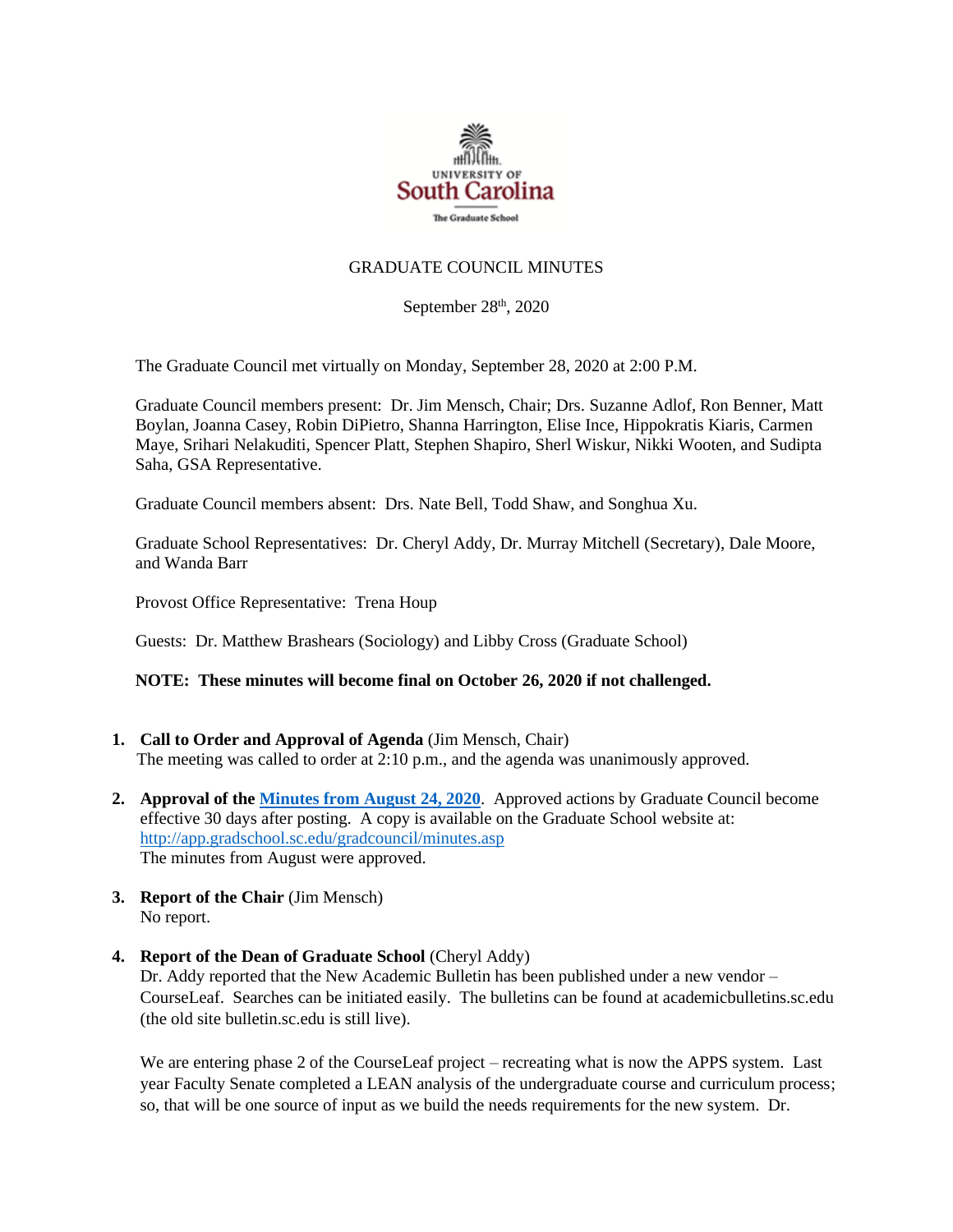Murray Mitchell represents the Graduate School on the implementation team, and Dr. Addy is actively involved in the process as well through the Office of Academic Programs.

Dr. Addy reiterated to the members of the Graduate Council how proud she is of every one of them for supporting graduate education this year and working to increase our graduate enrollment about 5% over last fall. Given the circumstances, this outcome is amazing. Keep up the good work.

Dr. Addy is aware that there has been concern from both graduate students and faculty about the short-term decision not to hire a second associate dean. She wants to assure everyone that Wright Culpepper, Director of Recruitment and Diversity Officer, has stepped up with support for our general professional development activities. Our scholarly initiatives have strong faculty leadership, and our commitment is still unwavering. It will just look a little different this year. Dr. Jean Ellis will follow up with us about the new eligibility requirements for Presidential Fellows.

Dr. Addy continues to work with the Graduate Student Association (GSA), primarily through the GSA president, Maggie Carson. Dr. Addy met with the full GSA Friday evening during their biweekly meetings. The leadership is very active, and she commended Maggie and vice-president Christopher Eddy for their involvement in the Future Planning Group (FPG) process all summer.

Dr. Addy is currently working with the Graduate School staff on our next Blueprint document. This will support our continued commitment to quality student services and ways we can enhance the graduate student experience.

The General Faculty sent the graduate faculty proposal back to the Faculty Advisory Committee because of Education's request to allow staff to chair Ed.D. committees. There have already been some conversations about this; so, we will get the issue resolved for resubmission before the spring General Faculty meeting.

The revised Policy ACAF 4.00 is currently on Provost Tate's desk for signature. As soon as he signs it, the next step will be to seek President Caslen's approval. Dr. Addy hopes to get both of those taken care of this week. The changes in this policy basically match the changes made in Human Resources (HR). HR created a new student employment policy and totally recreated their process. We are strongly recommending additional content to the letter of appointment. We initially proposed a separate contract work agreement, but because the HR letter of appointment is required, we could only recommend the additional content such as details of work schedule, work responsibilities, etc. We also added that a student with an assistantship who needs to be out for an extended period of time could request an unpaid leave of absence and protect their position (to include parental leave) without pay to protect the GA benefits. We cannot offer leave with pay because graduate assistants are a special category of temporary employees. If a GA is out due to an illness, the last thing to be concerned with is the loss of health insurance or having to the pay the additional premium that was partially paid for by the stipend. We wish we could do more, but this is a step in the right direction of providing support for our graduate students.

# **5. Report of the Secretary of the Graduate Council** (Murray Mitchell)

Dr. Mitchell reminded the members of the Graduate Council that there have been several prompts to respond to mental health and well-being surveys. He, too, would like to echo and reinforce that request for your participation. Mental health for self, students, and colleagues is one of those silent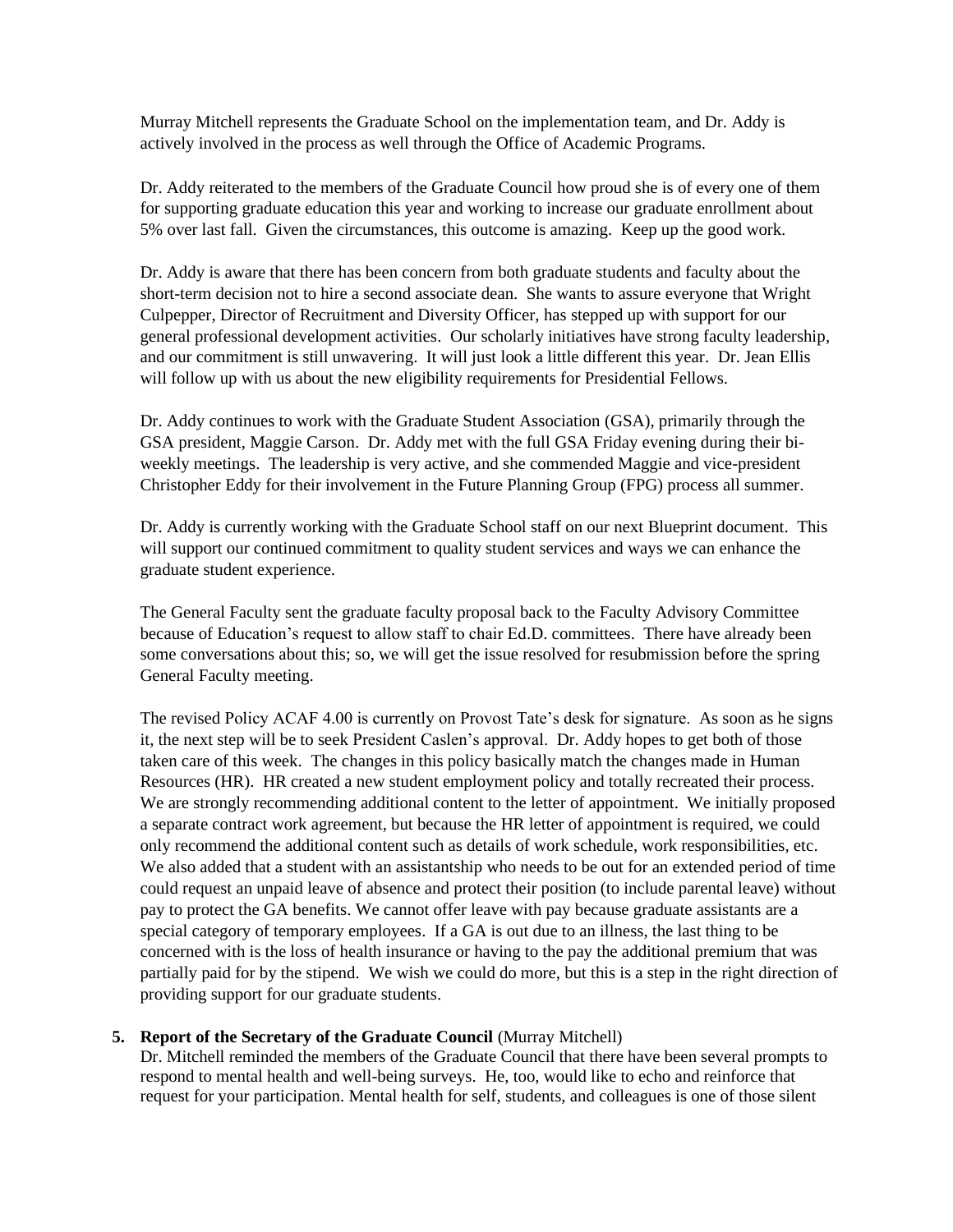kinds of concerns that warrants our attention. Working remotely is 'business as usual' for many, but it results in some 'hidden' kinds of impact that may be unpredictable and barely perceptible. So, please attend to and check in on your own mental health and for that of your colleagues. He is going to do his best to listen to his own encouragement on this topic—he is a poster child for ignoring and downplaying any potential signs in this regard.

He continues to work on staffing all committees and thinks he has now completed the task. We will continue to work at getting Graduate School business completed in a timely fashion.

He received a request to ensure that communications we send out to graduate students in our various formats of listservs, social media, and our website also be sent to graduate directors, and to the associate and assistant deans council. Students have questions for their graduate directors about communications only students have received, but the graduate directors are unaware of the information. The ongoing challenge is to make sure that everyone receives the same information.

The response to the "test optional" decision has been a popular choice among departments. This is a one-year option. Departments must take the responsibility to update their materials for the short-term communication. To qualify for the permanent change to apply, departments must go through APPS (or its replacement when that system is fully operational). In a related way, we continue to work on providing a better template for what programs should include on their webpages so that we all have consistent information on what should be described for each program entry. Navigation through webpages has been difficult for many graduate students and for their faculty advisors. We can do a better job of providing some continuity of program entry information.

The other two key pieces in this chain of program admission requirements, are that program coordinators in the Graduate School, and program faculty. Both groups need to know what the application requirements are because they are the ones who identify when the checklist of materials is complete.

Communication is critical across all levels including within programs. Some individuals are adamant to suggest that they need the GRE score to determine if a student can be successful and others are equally adamant that the GRE score is totally irrelevant in their decision about whether an applicant can be successful. Communication is the key.

- **6. Report on Professional Development** (TBA) No report.
- **7. Report of the Graduate Student Association Representative** (Sudipta Saha) GSA Annual Report for 2019-2020

<https://garnetgate.sa.sc.edu/organization/gsa/documents/view/1806995>

The following items are highlights from the report:

- a. GSA officers and selected cabinet members played an active role in the selection of Provost William Tate, the first Black provost in the history of UofSC. They also played an active role in the selection process for the then newly created Vice President for Diversity, Equality, and Inclusion.
- b. Throughout the collective effort by GSA and university offices, graduate student stipends have been revisited. This has led to an 8% increase in the minimum wage for graduate student assistantships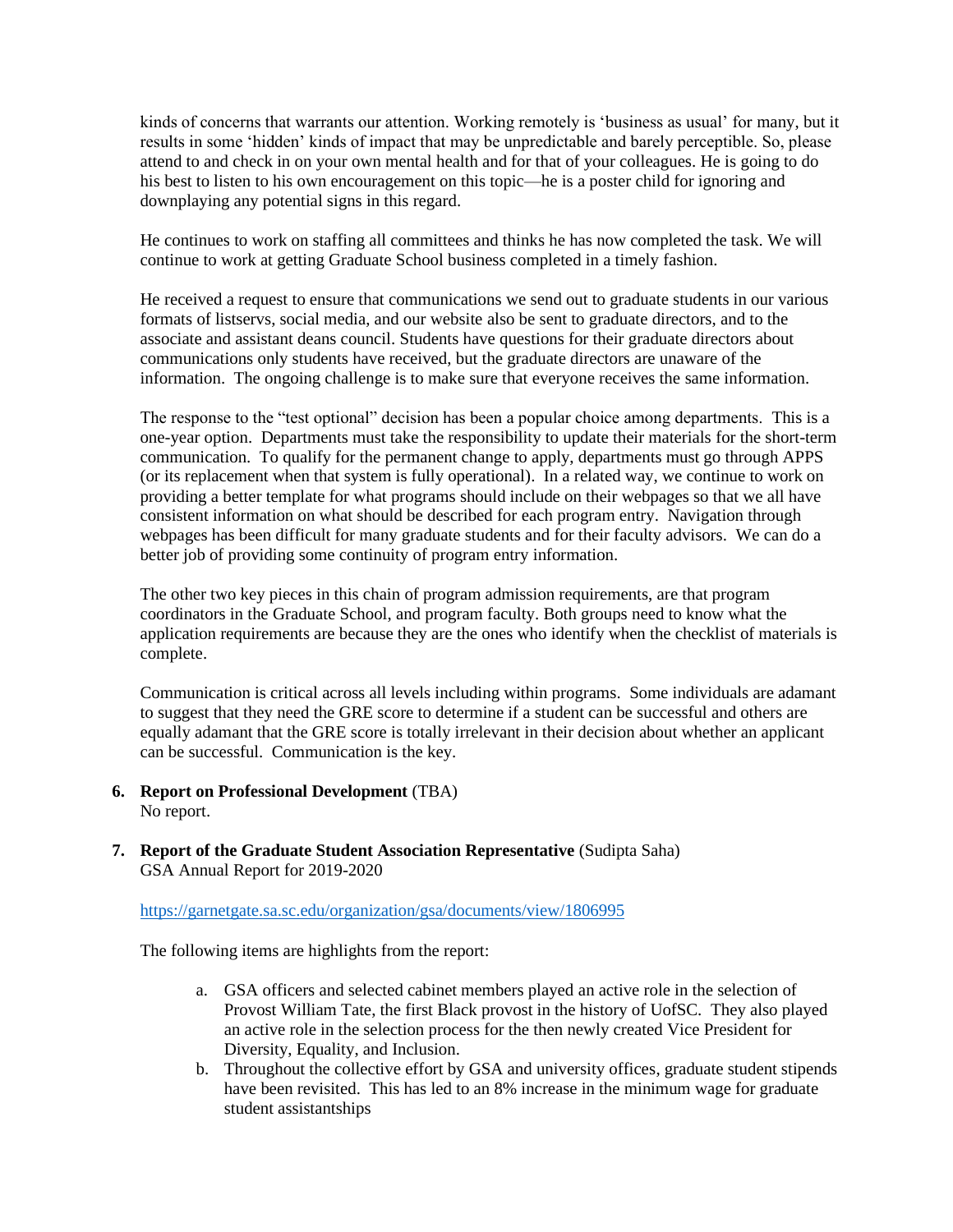- c. GSA advocated for an increase in the GSA budget to enable them to fund more graduate organizations and events. Over \$20,000 was allocated to graduate student organizations. COVID-19 reduced this number as scheduled future events were canceled.
- d. Our relationship with the Dean of Libraries, Dean Tom McNally, deepened and this ultimately led to a revamp of the graduate student lounge in the library, including new furniture, art, and technology.

GSA is now done with two bi-weekly general body meetings. At the last meeting Dean Addy attended as a guest speaker. Going virtual due to COVID-19 seems like a 'silver lining' on the attendance in the meeting. We are getting more traction and response in terms of attendance and giving voice to concerns.

As he reported last month, President Caslen has shown an interest in attending at least one Graduate Council meeting per semester. GSA officers have been invited to dine with him at his home on Tuesday, October 20<sup>th</sup>. Sudipta will consult with Jim Mensch, Chair of the Graduate Council, on the easiest way to facilitate the process of initiating the dialogue with President Caslen's office and sharing the schedule of the remaining meetings for Graduate Council this semester.

GSA is initiating an effort on promoting academic professional development among the graduate students. The main goal is to promote academic and research awareness as many of the students are not cognizant about standard research ethics, standard practices of handling the research data, how to manage conflict between collaborators/mentors, or what to do if they feel that they have been abused academically. They are not receiving the acknowledgement they deserve on the work they have done. Many graduate students do not know that they have an Ombudsman from whom they can seek advice. Ideally, one hopes that graduate students do not need to pursue this resource. But if a situation occurs, they need to know that there is support available and how to access that support.

The UofSC requires students to complete the Responsible Conduct of Research (RCR) training to comply with NSF, NIH and others, if their work is funded by these agencies. However, graduate students, especially PhD students, should be aware of some of the aspects of this requirement. Our primary goal is to partner with the Office of the Vice President for Research to promote this endeavor university-wide. He welcomes your feedback on this topic.

**8. Report of the Academic Policy and Practices Committee** (Nikki Wooten) No report.

# **9. Report of the 500/600 Level Courses, Distributed Learning and Special Topics Courses** (Murray Mitchell)

This report is presented to Council for informational purposes only; no action is necessary.

# **500/600 Courses for September 2020 Grad Council**

None at this time.

# **Distributed Learning Proposals**

None at this time**.**

# **Special Topics Course Proposals**

These proposals will now go directly to the Registrar for scheduling.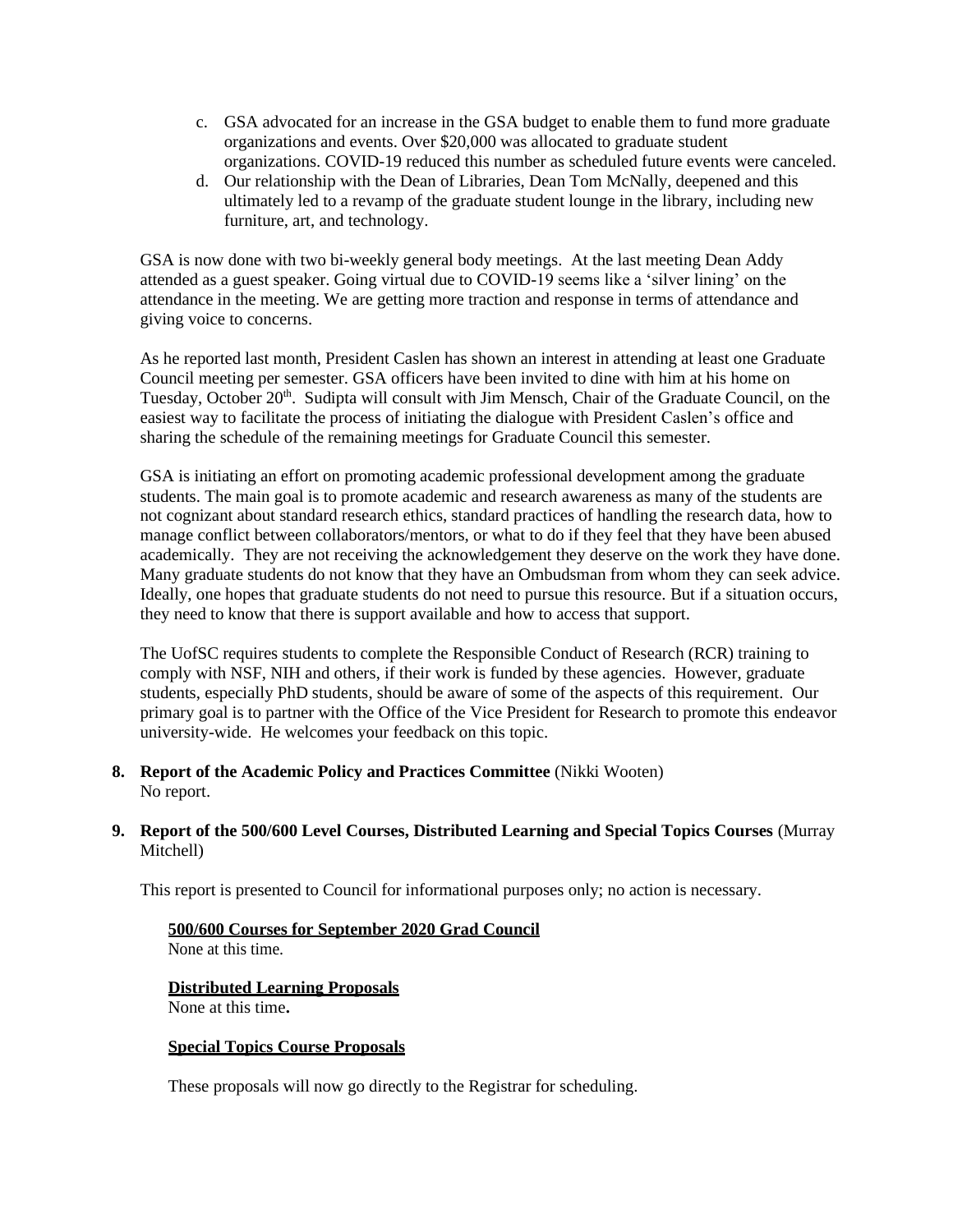### **10. Associate Graduate Faculty Nomination** (Murray Mitchell)

None at this time. Two nominations from last month were held for further comments from the programs making these nominations. There has been no further communication to report at this time.

### **11. Fellowships and Scholarships Committee** (TBA)

Dr. Jean Ellis followed up on the email sent by Dr. Addy on September 8, since there have been several questions regarding the selection criteria for the Presidential Fellows and the potential role of the GRE. The following information serves to clarify. If there are additional questions, please reach out to her at [jellis@seoe.sc.edu,](mailto:jellis@seoe.sc.edu) Program Director of the Presidential Fellows.

She will provide the Graduate Council's Fellowships and Scholarships Committee the following guidance for selecting the next cohort of the Presidential Fellows. As a point of reference, as the Presidential Fellows Program Director, she is a non-voting member of the Committee. Successful Presidential Fellows demonstrate the following (in no particular order):

- linkages between themselves and their potential advisor and other entities on campus
- potential contribution to the mission of the university / college / program
- unique qualities that make them an outstanding addition to the Presidential Fellowship cohort
- a track record of significant accomplishments and special interests
- exceptional creativity
- commitment to improving the lives of others, and capacity for leadership.

The Presidential Fellows are also selected to represent diversity and inclusion and a range of disciplines on the UofSC campus. There is a high volume of applicants and limited funding. In years past, the Committee has worked diligently to reach a consensus when selecting the Presidential Fellows cohort. Moving forward, the GREs will not be a core-criterion for the decision making and/or consensus formation. However, she is unable to control individual biases and preferences. Presidential Fellowship packages that are reviewed by the committee include the entire package submitted by applicants (including transcripts and GRE scores, the latter if submitted). The committee will be advised to prioritize the qualitative criteria listed above.

**12. Report of Science, Math, and Related Professional Programs Committee** (Hippokratis Kiaris) None at this time.

### **13. Report of the Humanities, Social Sciences, Education, and Related Professional Programs Committee** (Robin DiPietro)

Below is a list of proposals reviewed by the Committee. Each curricular action can be viewed at this Public Agenda review site:

#### <https://www.sc.edu/programproposal/agenda/?id=89&code=GCO>

At this Public Agenda link, the individual proposals are not live-linked, but agenda items are listed in alphabetical order. To view the full proposals, GC members and Committee Chairs still need to go to the Committee Review site, and filter for "Committees", then for the "Committee" called "Added to Grad Council agenda."

- **EDST Major / Degree Program**, Learning Design and Technologies, M.Ed. (Joint degree with USC Aiken), Education, Change to Existing Program: Fall 2021
- **LANG Concentration**, Languages, Literatures and Cultures, MA (French Concentration), Arts and Sciences, New Program: Fall 2021